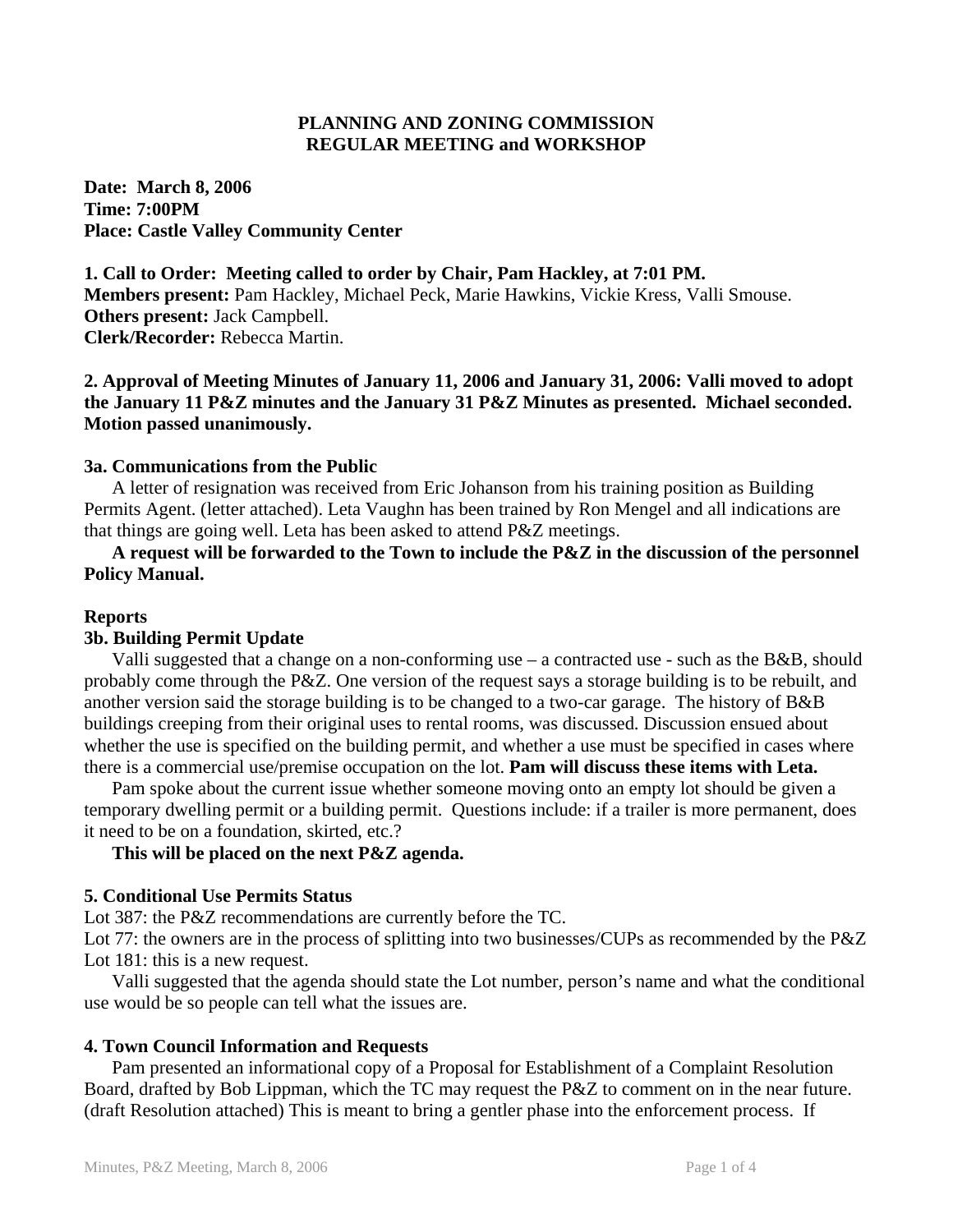someone is not willing to participate in the community process for resolving complaints, then other enforcement measures would be taken. **Pam asked the Commission to take a look at this and be thinking ahead towards recommendations, questions, etc., in anticipation of a formal request from the TC to review this.**

 Michael commented that levying a fine is an important part of the process, because then the County, to whom CV already pays taxes can be asked to handle enforcement. Vicky asked if there are currently no fines. Discussion ensued about the history and current process re: enforcement.

 **Pam will ask Bob to forward this proposal to P&Z members electronically.** 

#### **Old Business**

**6. Discussion and possible action re: changes to land use sections of Utah State Code in Senate Bill 60 "LUDMA" (tabled until March 8 meeting).** 

## **Michael moved, and Valli seconded, to take this motion off the table. Motion passed unanimously.**

 Pam and Valli have drafted an Ordinance officially establishing the P&Z. Discussion ensued about the process for continuing the LUDMA revisions. Michael advocated a workshop-like session.

The P&Z will pass on to the TC a recommendation to designate the TC as the Land Use Authority and the Board of Adjustment (BoA) as the Appeal Authority for the Town of Castle Valley.

 Attention will be paid to changes which relate to how conditional uses are handled. Discussion ensued about the need for different categories of conditional uses, with the idea that some uses may be considered such low impact uses as possibly not to be required to get a conditional use permit. Further discussion is deemed necessary.

**Vickie and Marie will go through the CUP files and compare them to the zoning ordinance and to LUDMA with a goal to bring them into alignment.** 

 Michael noted that this work represents the pieces that are the building blocks of the General Plan.  **Valli moved to table this item. Vickie seconded. Motion passed unanimously.** 

**7. Discussion and possible action re: Proposed Amendments to Ordinance 2003-3, "An ordinance encouraging the movement of deer within Castle Valley by limiting the use of exclusionary fencing" (tabled).** Item remained tabled. A workshop is still needed to move this along. The re-write of the ordinance still needs some work.

**8. Discussion and possible action re: Draft of an Aquifer Protection Ordinance (tabled).** (AKA Fuel Storage Ordinance) Item remained tabled. **Valli, Marie and Vicky will look over the draft ordinance.** This item requires a workshop also.

# **9. Discussion and possible action re: Annual review of Conditional Use Permits (tabled).**

 **Valli moved to take this item off the table. Michael seconded. Motion passed unanimously.** Discussion ensued about the annual CUP questionnaire and renewal process.

**Valli moved, and Michael seconded the motion, to have the Clerk send a certified/return receipt letter to any or all CUs who did not reply to the CUP questionnaire as of today stating that the conditional use is officially retired according to the Town, and if they are still in business they must re-apply. Motion passed unanimously.** 

**10. Discussion and possible action re: Review of Planning Commission Enabling Legislation, Bylaws, Terms of Service (tabled).**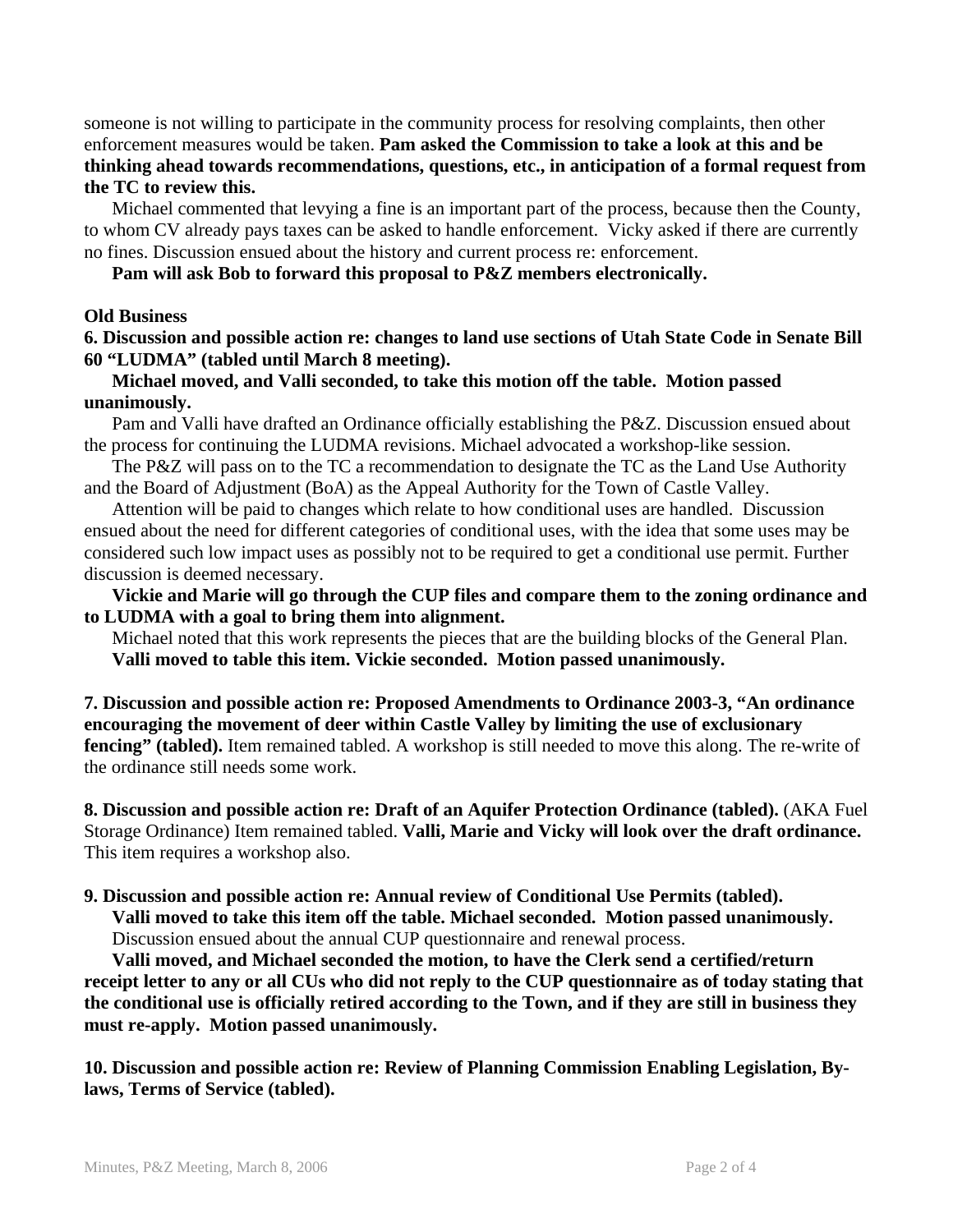## **Michael moved, and Valli seconded, to take this item off the table for discussion. Motion passed unanimously.**

 A draft of an ordinance was crafted by Pam (copy attached\*). This is in response to the need for an ordinance ordaining the P&Z, which is required. Even if there was a Resolution or some other form of decision in the past, it must be an ordinance.

 Discussion ensued about the technical differences between "advice and consent" vs. a nomination by the Mayor with a vote by the Council. (Code 10-3-830.) Valli read aloud from  $1<sup>st</sup>$  page of Mayor's Powers and Duties re: advice and consent. **Pam will ask Bob to look at this and give an opinion.** 

A typo will be corrected.

**Adopt the general ethics wording described in the P&Z handbook from ULCT to guide Commission member.** 

 **Language will be included to say the P&Z isn't making decisions in workshops.** 

 **Hearing minutes shall be recorded as a synopsis of the proceedings with a recorded audio back-up.**

 **The Land Use Authority for the Town of Castle Valley is the TC.** 

 **The Appeal Authority for the Town of Castle Valley is the BoA.** 

 **The document will be formatted as an ordinance.** 

 **Michael moved, and Valli seconded, that this proposed establishment of the P&Z with all of the changes from this meeting be sent to the TC with a recommendations for them to adoption it. Motion passed unanimously.** (\*copy of revised version to go to TC also attached)

**11. Discussion and Possible Action re: Proposed Amendments to An Ordinance Providing for Zoning in the Town of Castle Valley, Utah No. 85-3, amended 3-17-04 and to set a public hearing date before the Planning and Zoning Commission (tabled)** 

 **Michael moved, and Valli seconded a motion to take this item off the table. Motion passed unanimously.** This item has been rendered obsolete by the granting of the variance by the BoA to Lot 77 (at BoA meeting on March 4, 2006). **Rebecca will pass the final B0A minutes to the P&Z.** 

## **New Business**

## **12. Role and job tasks of Town Clerk in relation to Planning Commission**

 Discussion covered what the Clerk presently does for the P&Z and what the P&Z would like the Clerk to do for the P&Z. Record-keeping is not caught up, but is a statutory responsibility.

 Time-saving efforts were discussed and the following decisions made: the Clerk will produce one set of meeting materials, and P&Z Members will come in and complete their packets (at 6:30 PM) before the meetings. P&Z Members will help with room set-up and break-down. Help will be forthcoming with the CUP annual mailing, and the Clerk may solicit help in handling the CUP mailings going out to adjacent property owners.

 During meetings, changes to the working documents can be made by a designated P&Z member, with minutes taken by someone not involved with the decision-making. The value of "integrated knowledge" was noted, i.e., having the Clerk involved with both TC and P&Z meetings.

 The possibility of another staff member being brought on to aid the Clerk with some tasks was discussed briefly.

## **Pam will talk with Jim Lindheim about this (item 12, entire topic). Everyone will show up at 6:30 PM for the next meeting to make copies and to help set up the room.**